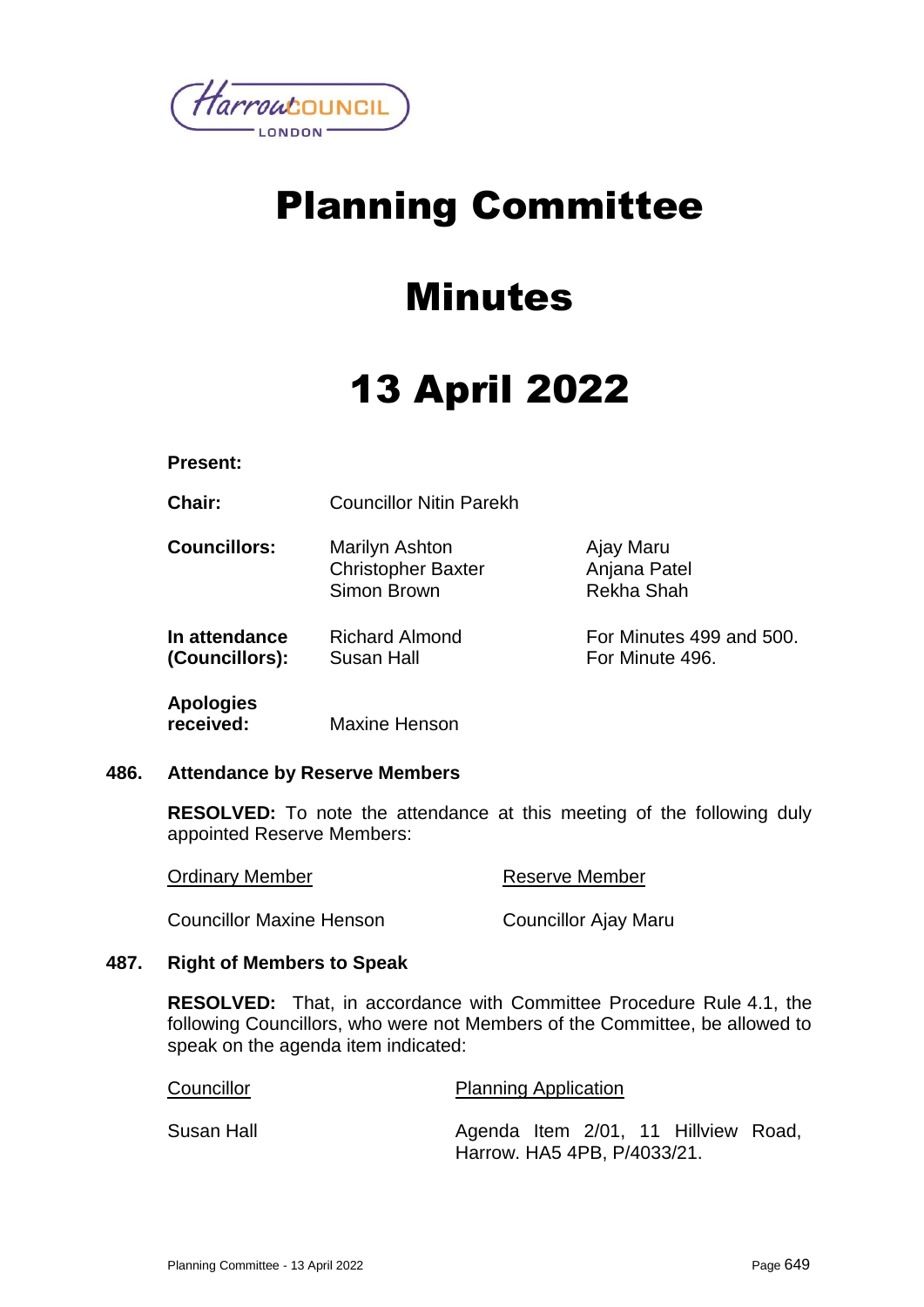Richard Almond **Agenda Items 2/04, 102 West End Lane,** HA5 3NG, P/4887/21; and 2/05, 239 Cannon Lane, Pinner, HA5 1JB, P/0988/21.

#### **488. Declarations of Interest**

**RESOLVED:** To note that the Declarations of Interests published in advance of the meeting on the Council's website were taken as read, and in addition the following declaration was made:

#### Agenda Item 2/04 102 West End

Councillor Richard Almond declared a non-pecuniary interest in that he was a Member of the Pinner Association.

#### **489. Minutes**

**RESOLVED:** That the minutes of the meeting held on 16 March 2022 be taken as read and signed as a correct record.

#### **490. Public Questions**

**RESOLVED:** To note that no public questions were put.

#### **491. Petitions**

**RESOLVED:** To note that no petitions were received.

#### **492. Deputations**

**RESOLVED:** To note that no deputations were received.

## **493. References from Council and other Committees/Panels**

**RESOLVED:** To note that there were none.

#### **494. Addendum**

**RESOLVED:** To accept the Addendum, and Supplemental Addendum.

#### **495. Representations on Planning Applications**

**RESOLVED:** That in accordance with the provisions of Committee Procedure Rule 29 (Part 4B of the Constitution), representations be received in respect of items 2/01, 2/04 and 2/05 on the list of planning applications.

## **Resolved Items**

#### **496. 2/01, 11 Hillview Road HA5 4PB, P/4033/21**

**PROPOSAL:** redevelopment including demolition of existing dwelling and detached garage to provide 4 x 2 storey (4 bed) semi-detached dwellings with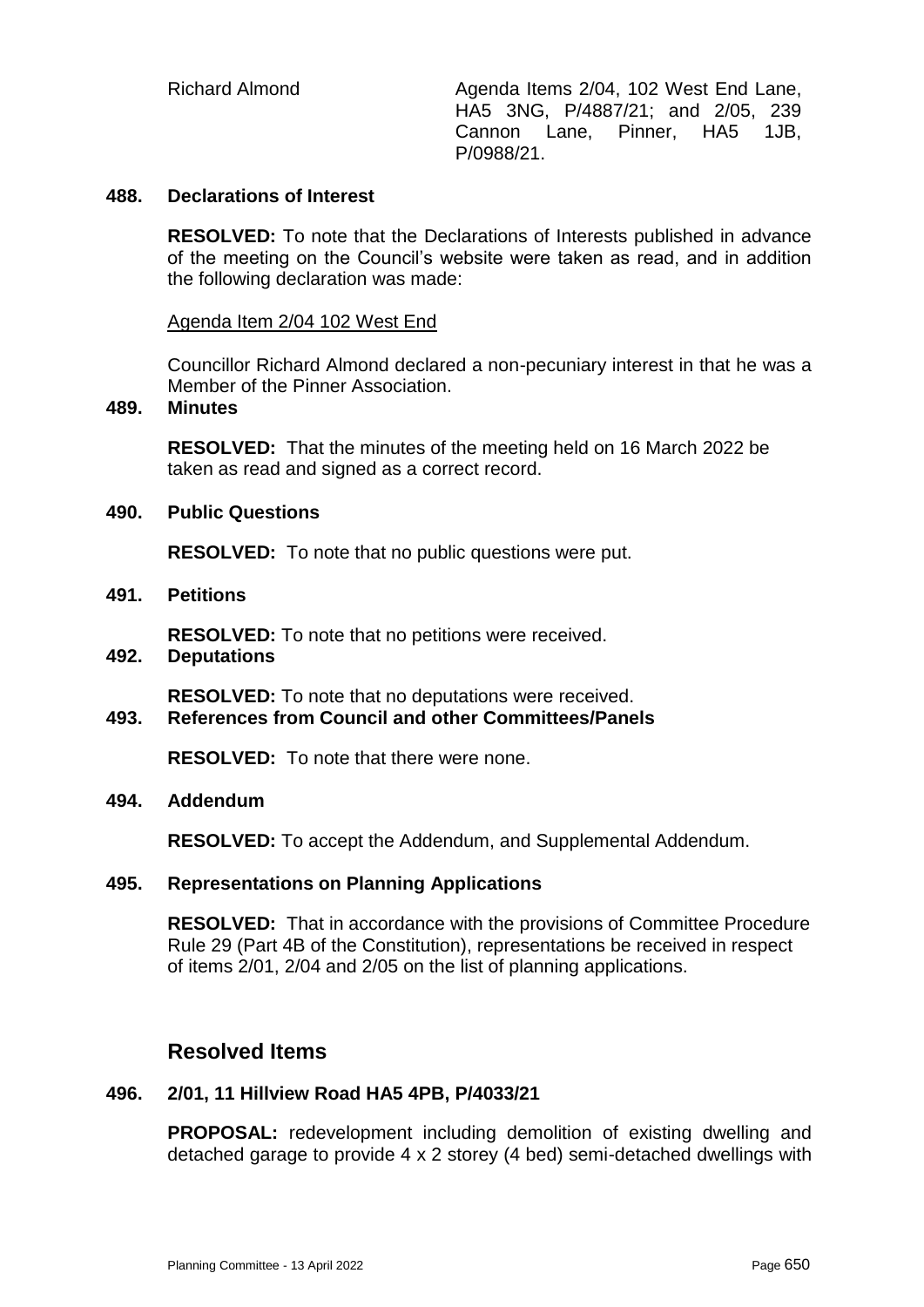habitable attic levels; proposed vehicle access; parking; separate amenity space; bin and cycle stores (as amended by the Supplemental Addendum).

The Committee heard from Councillor Susan Hall who urged Members to refuse the application.

Councillor Marilyn Ashton proposed refusal for the following reason:

1) the proposal would constitute "garden grabbing", whereby there is a presumption against development on garden land, and this development would be largely sited on the existing property's garden, contrary to the National Planning Policy Framework (2021), Harrow SPD garden land development (2013), CS1.A and CS1.B Harrow Core Strategy (2012), DM1 Harrow Development Management policy (2013).

The proposal was seconded by Councillor Christopher Baxter, put to the vote and lost.

The Committee voted and resolved to accept officer recommendation.

## **RECOMMENDATION A**

The Planning Committee was asked to:

- 1) to agree the reasons for approval as set out in the report; and
- 2) delegate authority to the Interim Chief Planning Officer to grant planning permission upon full resolution of all outstanding drainage matters relating to the site and subject to conditions in Appendix 1.

## **RECOMMENDATION B**

That if drainage matters are not addressed to the satisfaction of the Local Planning Authority by July 13th 2022, or as such extended period as may be agreed by the Interim Chief Planning Officer, then it is recommended to delegate the decision to REFUSE planning permission to the Interim Chief Planning Officer on the grounds that: The proposed development, in the absence of an adequate flood risk assessment and associated details fails to appropriately address the potential flood risk of the development, contrary to the National Planning Policy Framework (2021), policies SI12 and SI13 of The London Plan (2021), Core Strategy (2012) policy CS1, and policies DM9 and DM10 of the Harrow Development Management Polices Local Plan.

## **DECISION: AGREE OFFICERS RECOMMENDATION TO DELEGATE AUTHORITY TO INTERIM CHIEF PLANNING OFFICER.**

The Committee wished it to be recorded that the decision to agree the reasons and delegate authority was by majority of votes.

Councillors Brown, Maru, Parekh and Shah voted to grant the application.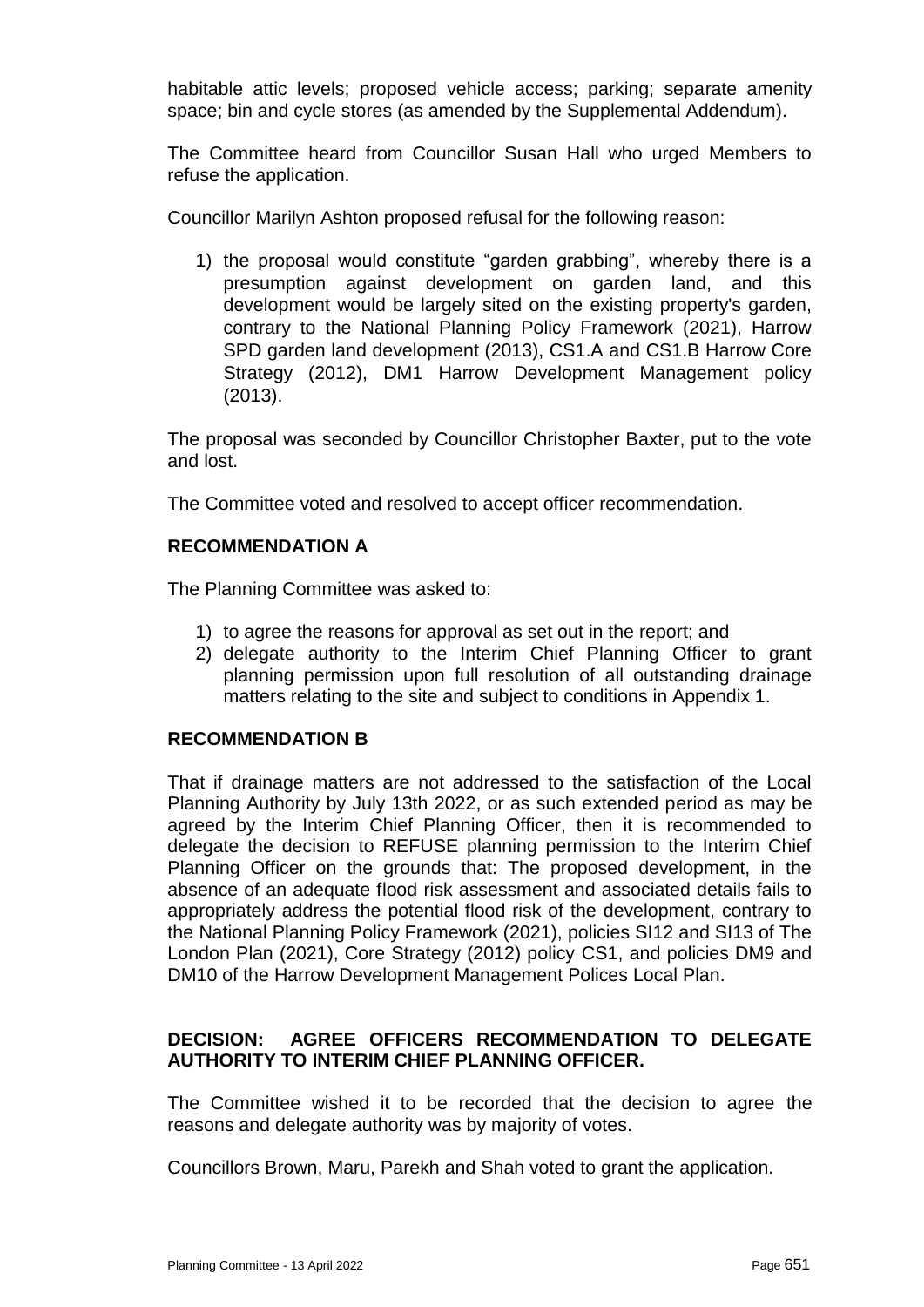Councillors Ashton, Baxter and Patel voted against the application.

## **497. 2/02, 20 Corfe Avenue HA2 8SZ, P/0161/22**

**PROPOSAL:** conversion of dwelling into three flats (1 x 2 bed and 2 x 1 bed); single storey front extension incorporating front porch; single and two storey side to rear extension; single storey rear extension; rear dormer; separate amenity space; parking; bin and cycle stores.

Councillor Marilyn Ashton proposed refusal for the following reason:

2) the is insufficient parking provided for three units given the low PTAL score of 2, the existing and challenging parking situation in the locality and the fact that the only parking space is accessed from the road to the side of the property, to the detriment of the residential amenity of the future occupiers and within the locality, contrary to policy CS1 Harrow Core Strategy (2012), DM1, DM42 Harrow Development Management Policies (2013).

The proposal was seconded by Councillor Anjana Patel, put to the vote and lost.

The Committee voted and resolved to accept officer recommendation.

## **RECOMMENDATION**

The Planning Committee was asked to:

- 1) to agree the reasons for approval as set out in the report; and
- 2) grant planning permission subject to subject to the Conditions listed in Appendix 1 of the report.

#### **DECISION: GRANT**

The Committee wished it to be recorded that the decision to grant the application was by majority of votes.

Councillors Brown, Maru, Parekh and Shah voted to grant the application.

Councillors Ashton, Baxter and Patel voted against the application.

#### **498. 2/03, 62 Devonshire Road HA1 4LR, P/3495/21**

**PROPOSAL:** conversion of 5 x studio flats into 2 flats (1 x 2 bed and 1 x 1bed) flats; single storey rear extension (demolition of rear extension).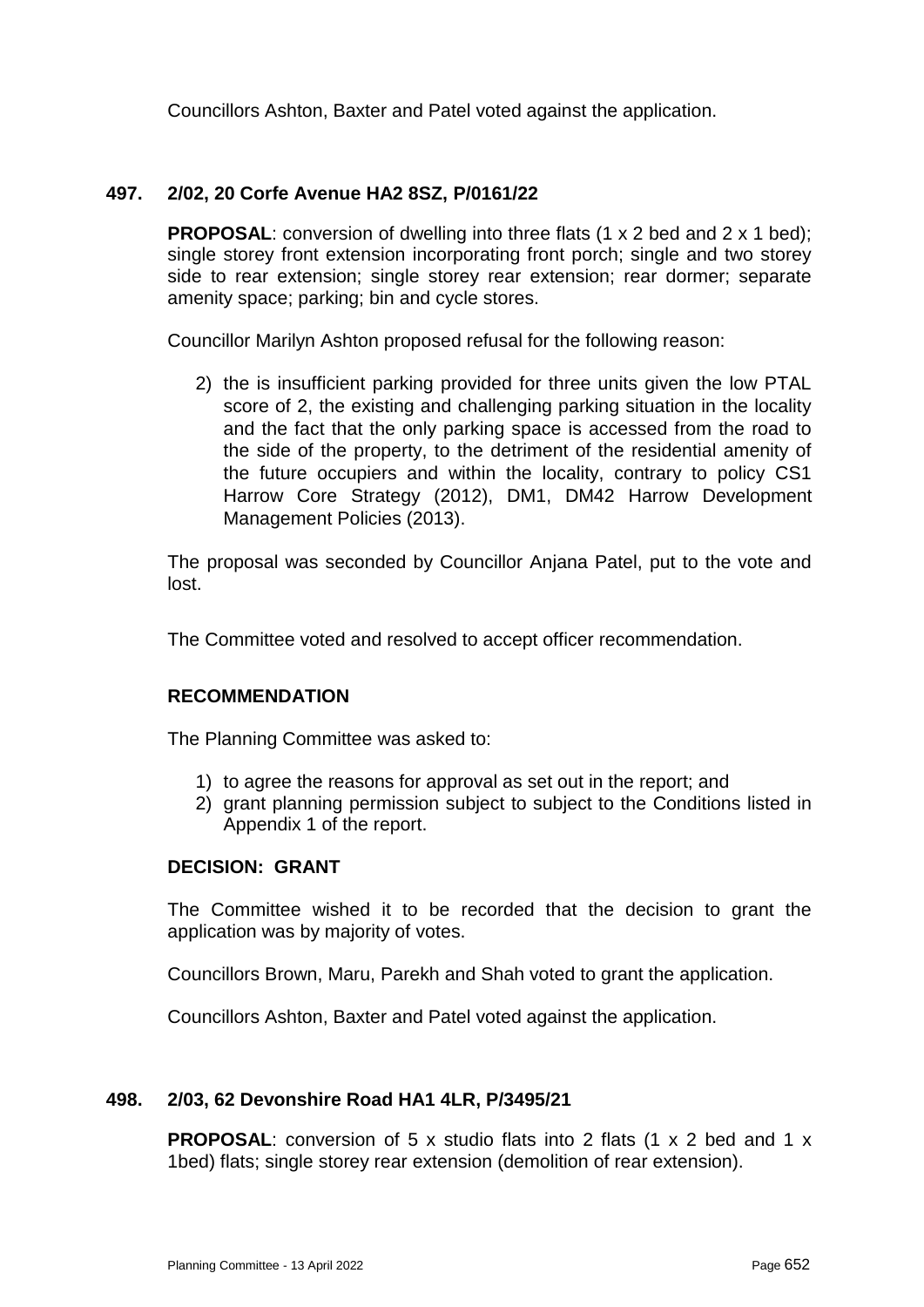The Committee voted and resolved to accept officer recommendation.

## **RECOMMENDATION**

The Planning Committee was asked to:

- 1) to agree the reasons for approval as set out in the report; and
- 2) grant planning permission subject to subject to the Conditions listed in Appendix 1 of the report.

## **DECISION: GRANT**

The Committee wished it to be recorded that the decision to grant the application was unanimous.

#### **499. 2/04, 102 West End Lane HA5 3NG, P/4887/21**

**PROPOSAL:** redevelopment to provide two storey building with habitable roof space comprising of six flats (2 x 1 bed, 3 x 2 bed and 1 x 3 bed); proposed vehicle access; parking; bin and cycle stores.

The Committee heard from Councillor Richard Almond who urged Members to refuse the application.

Councillor Marilyn Ashton proposed refusal for the following reason:

3) the proposal would constitute "garden grabbing", whereby there is a presumption against development on garden land, and this development would be largely sited on the existing property's garden, to the detriment of the character of the area and the harm its implementation would do in a locality where gardens make a significant contribution to the character of the area, contrary to the National Planning Policy Framework (2021), CS1.A and CS1.B Harrow Core Strategy (2012), DM1 Harrow Development Management (2013), Harrow SPD garden land development (2013).

The proposal was seconded by Councillor Christopher Baxter, put to the vote and lost.

The Committee voted and resolved to accept officer recommendation.

#### **RECOMMENDATION A**

- 1) agree the reasons for approval as set out in the report; and
- 2) grant planning permission subject to authority being delegated to the Interim Chief Planning Officer in consultation with the Director of Legal and Governance Services for the completion of the Section 106 legal agreement, under Section 106 of the Town and Country Planning Act 1990, and other enabling legislation and issue of the planning permission and subject to minor amendments to the conditions (set out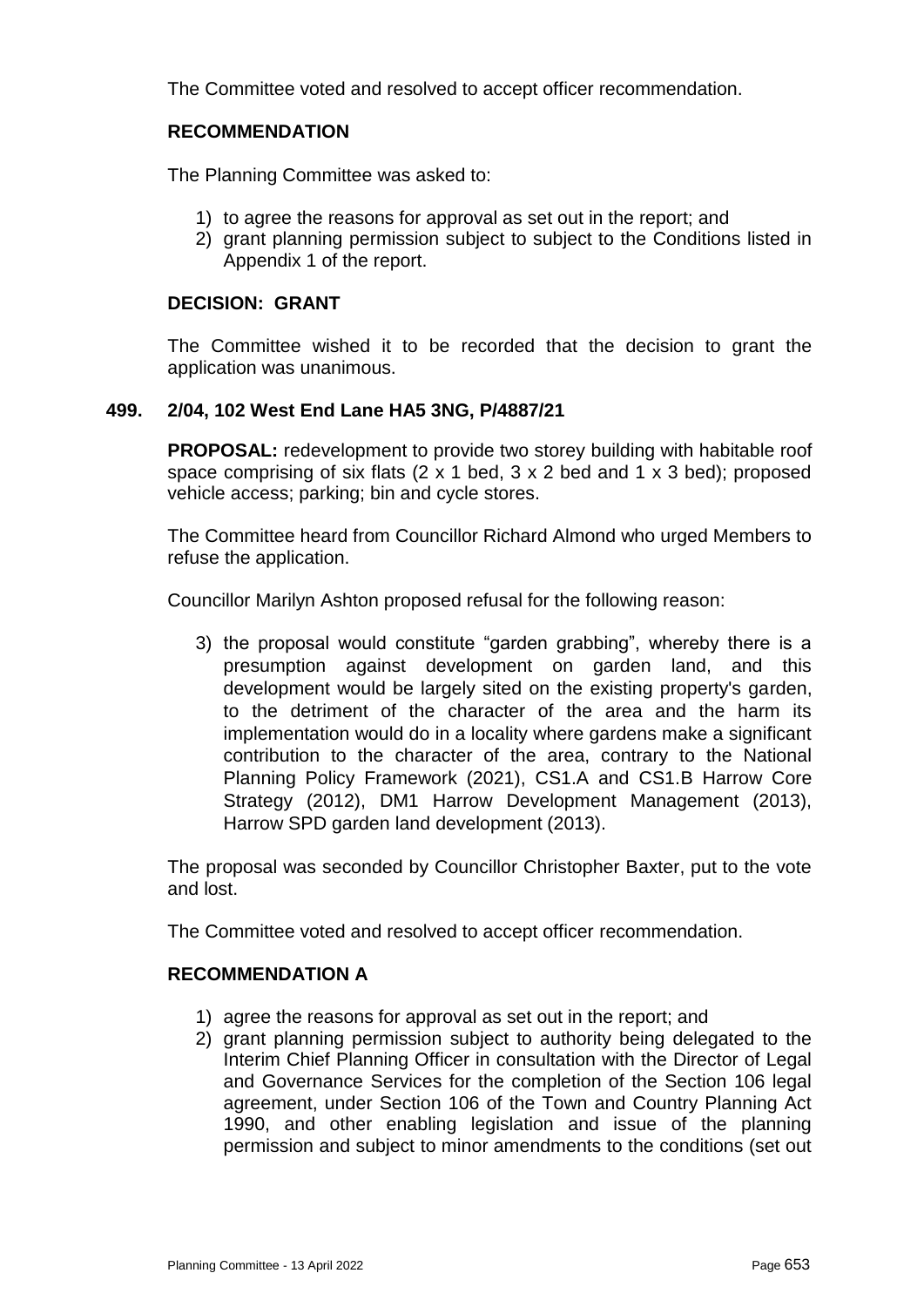in Appendix 1 of this report) or the legal agreement. The Section 106 Agreement Heads of Terms would cover the following matters:

- i. Financial Contribution of £3,000 to enable the Council to undertake public consultation with an intention to implement double yellow lines in the vicinity of the development in order to maintain appropriate visibility at the access to the site;
- ii. Monitoring fee of £ £1,870; and
- iii. Legal Fees: Payment of Harrow Council's reasonable costs in the preparation of the legal agreement.

#### **RECOMMENDATION B**

That if the Section 106 Agreement is not completed by 30th June 2022, or as such extended period as may be agreed by the Interim Chief Planning Officer, then it is recommended to delegate the decision to REFUSE planning permission to the Interim Chief Planning Officer on the grounds that: The proposed development, in the absence of a Legal Agreement to implement double yellow lines in the vicinity of the development in order to maintain appropriate visibility at the access to the site, would result in unacceptable impact on road safety contrary Policy DM43 of the Harrow Development Management Polices Local Plan and Policy T3 of the London Plan (2021).

#### **DECISION: GRANT**

The Committee wished it to be recorded that the decision to grant the application was by majority of votes.

Councillors Brown, Maru, Parekh and Shah voted to grant the application.

Councillors Ashton, Baxter and Patel voted against the application.

#### **500. 2/05, 239 Cannon Lane HA5 1JB, P/0988/21**

**PROPOSAL:** single storey side extension; single and two storey rear extension; front porch; re-location of main entrance to front; external alterations (demolition of rear extension) (retrospective) (as amended by the Addendum).

The Committee received representation from Carol Hall (objector), and Daniel Worthington (agent for applicant), who urged the Committee to refuse and approve the application, respectively. The objector expressed her disquiet that her previous complaints on the application had not been addressed expeditiously.

The Committee also heard from Councillor Richard Almond who urged Members to refuse the application, and echoed the objector's concerns about how her complaints had been treated.

Councillor Marilyn Ashton proposed refusal for the following reason: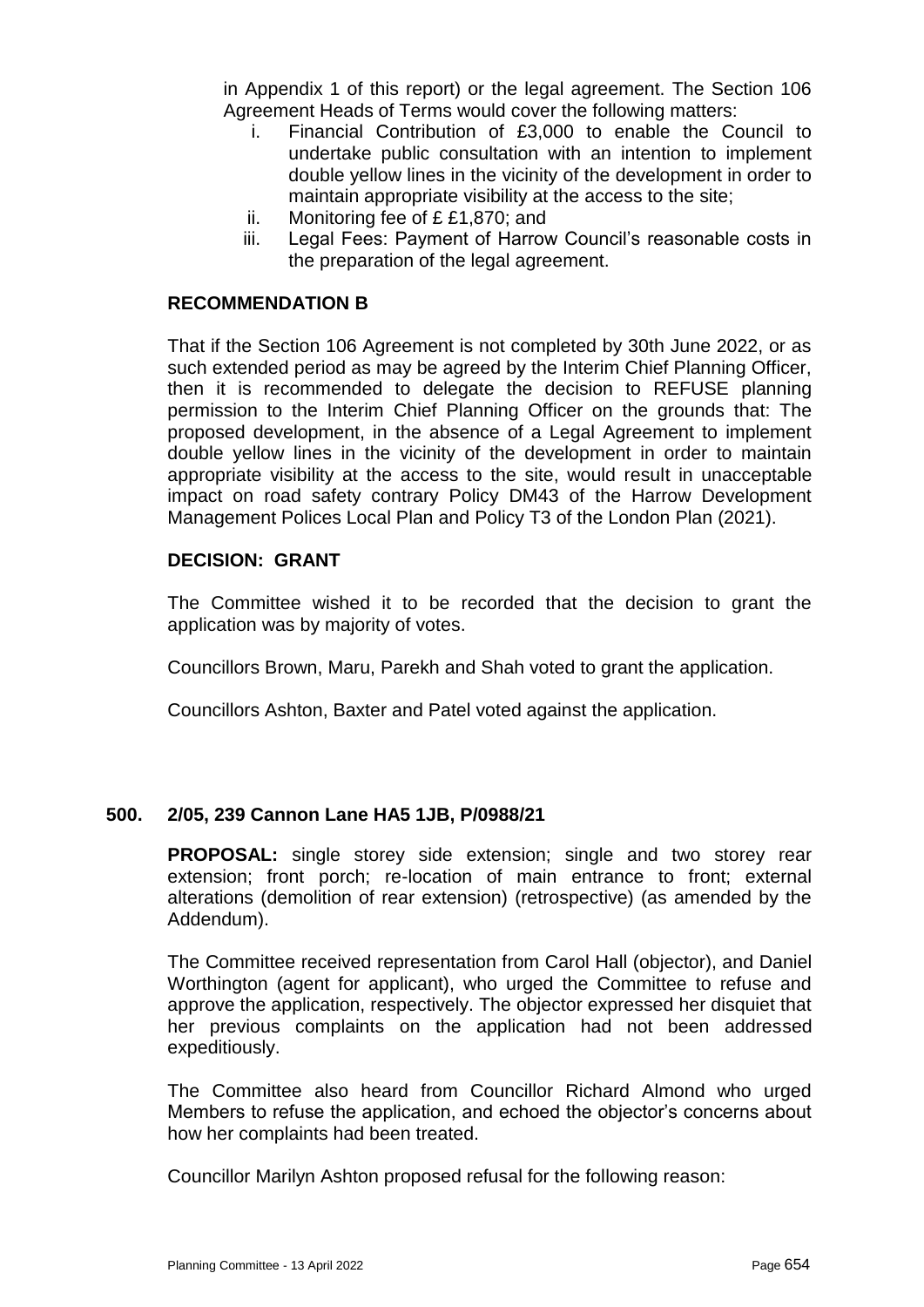4) the ground floor side extension abutting the flank boundary line of number 241 is detrimental and does harm to the residential amenity to the neighbouring occupiers, by reason of its excessive and overbearing height, which materially exceeds the maximum height of 3 metres, contrary to CS1 Harrow Core Strategy (2012), DM1 Harrow Development Management Policy (2013), D1 London Plan (2021), Harrow SPD Residential Design Guide (2010).

The proposal was seconded by Councillor Anjana Patel, put to the vote and agreed.

The Committee resolved not to accept officer recommendation.

#### **RECOMMENDATION**

The Planning Committee was asked to:

- 1) agree the reasons for approval as set out in the report; and
- 2) grant planning permission subject to the conditions listed in Appendix 1 of the report.

#### **DECISION: REFUSE**

The Committee wished it to be recorded that the decision to refuse the application was by majority of votes.

Councillors Ashton, Baxter, Brown, Maru and Patel voted to refuse the application.

Councillors Parekh and Shah abstained from voting on the application.

## **501. 2/06, 51-55 High Street HA8 7DD, P/1281/21**

**PROPOSAL:** installation of wall mounted dry cooler unit to side elevation (amended description) (removal of existing dry cooler unit) (as amended by the Supplemental Addendum).

The Committee voted and resolved to accept officer recommendation.

#### **RECOMMENDATION**

The Planning Committee was asked to:

- 1) agree the reasons for approval as set out in the report; and
- 2) grant planning permission subject to Conditions.

## **DECISION: GRANT**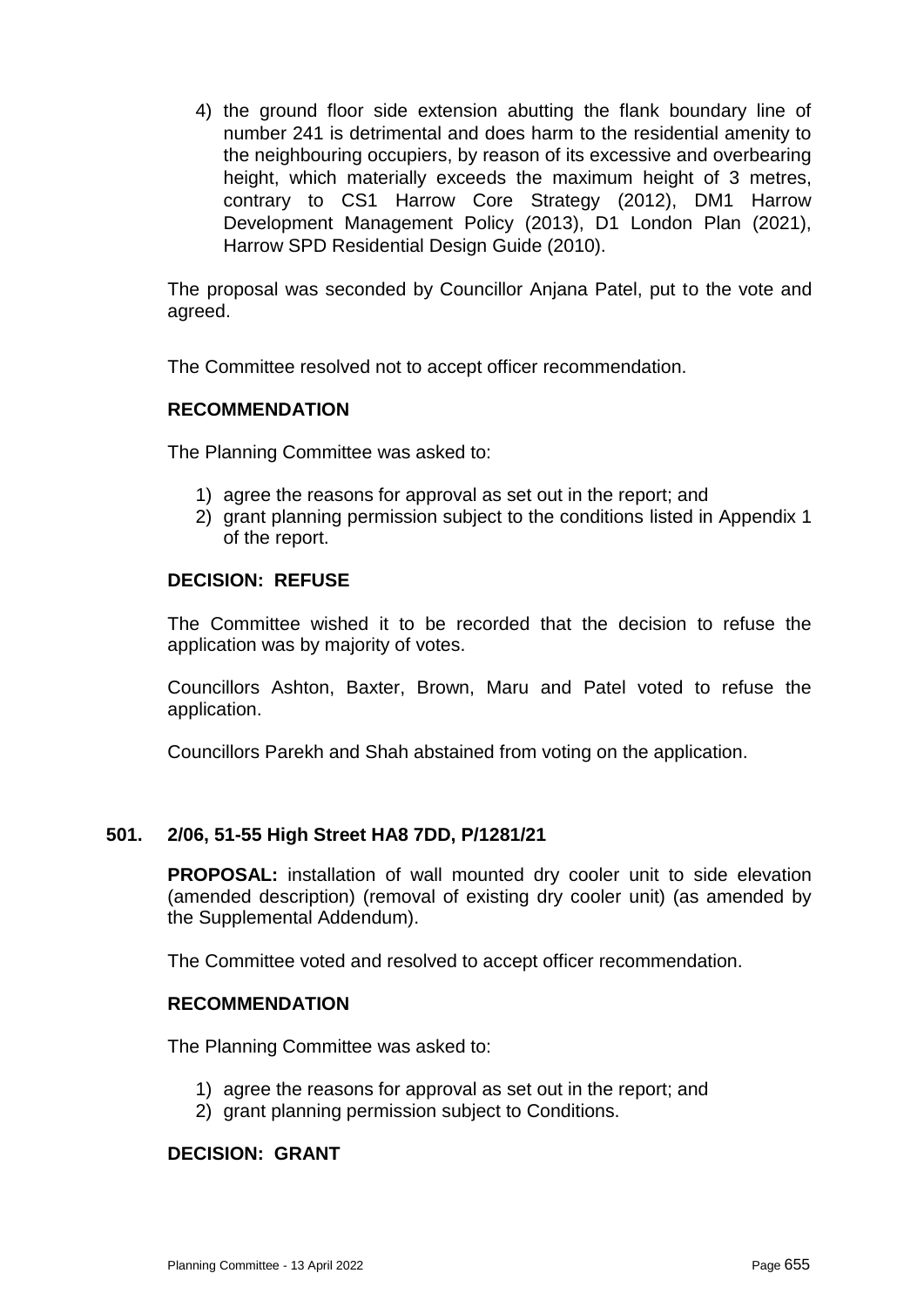The Committee wished it to be recorded that the decision to grant the application was unanimous.

#### **502. 2/07, Garage adjacent to 1 Brookside Close, HA2 9AW, P/3798/21**

**PROPOSAL:** redevelopment to provide three storey building comprising of four flats (4 x 2 bed) to first and second floors and communal area to ground floor; creation five x two storey (2 bed) dwellings; landscaping; parking; bin and cycle stores (as amended by the Supplemental Addendums).

Councillor Marilyn Ashton proposed deferral to allow for a site visit.

The proposal was seconded by Councillor Christopher Baxter, put to the vote and lost.

The Committee voted and resolved to accept officer recommendation.

#### **RECOMMENDATION**

- 1) agree the reasons for approval as set out in the report; and
- 2) grant planning permission subject to Conditions, as amended by the Supplemental Addendum.

#### **DECISION: GRANT**

The Committee wished it to be recorded that the decision to grant the application was by majority of votes.

Councillors Brown, Maru, Parekh and Shah voted to grant the application.

Councillors Ashton, Baxter and Patel abstained from voting on the application (on the basis that they were uncomfortable making a decision without the benefit of a site visit).

#### **503. Any Other Urgent Business**

The Vice Chair, Councillor Simon Brown, led the Committee in paying tribute to Councillor Nitin Parekh for his services chairing the Planning Committee for part of the 2021/2022 Municipal Year. The Committee wished him well in his future endeavours.

**The video/audio recording of this meeting can be found at the following link:** 

https://www.harrow.gov.uk/virtualmeeting